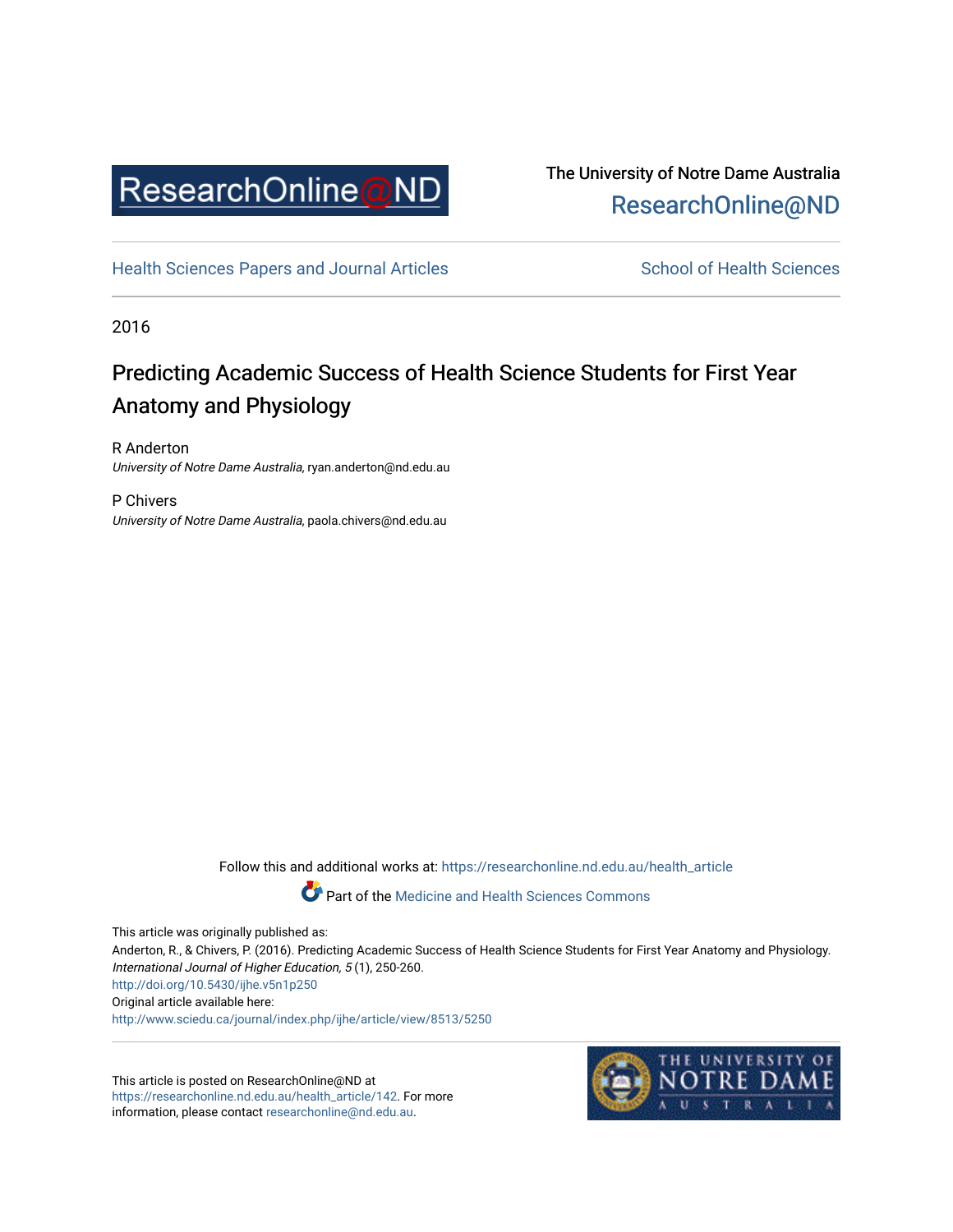This article was originally published at<http://www.sciedu.ca/journal/index.php/ijhe/article/view/8513/5250>

Ryan S. Anderton; Tess Evans; and Paola T. Chivers. (2016) Predicting Academic Success of Health Science Students for First Year Anatomy and Physiology *International Journal of Higher Education* 2016, 5(1): 250-260. doi 10.5430/ijhe.v5n1p250

No changes have been made to the original article.

This article is an open access article distributed under the terms and conditions of the Creative Commons by Attribution (CC-BY 3.0) license [\(http://creativecommons.org/licenses/by/3.0/\)](http://creativecommons.org/licenses/by/3.0/)

This license allows users to: -

- Copy and redistribute the material in any medium or format
- Adapt, remix, transform, and build upon the material for any purpose, even commercially

Under the following terms:

- **Attribution** You must give [appropriate credit,](http://creativecommons.org/licenses/by/3.0/) provide a link to the license, and [indicate if](http://creativecommons.org/licenses/by/3.0/)  [changes were made.](http://creativecommons.org/licenses/by/3.0/) You may do so in any reasonable manner, but not in any way that suggests the licensor endorses you or your use.
- **No additional restrictions** You may not apply legal terms or [technological measures](http://creativecommons.org/licenses/by/3.0/) that legally restrict others from doing anything the license permits.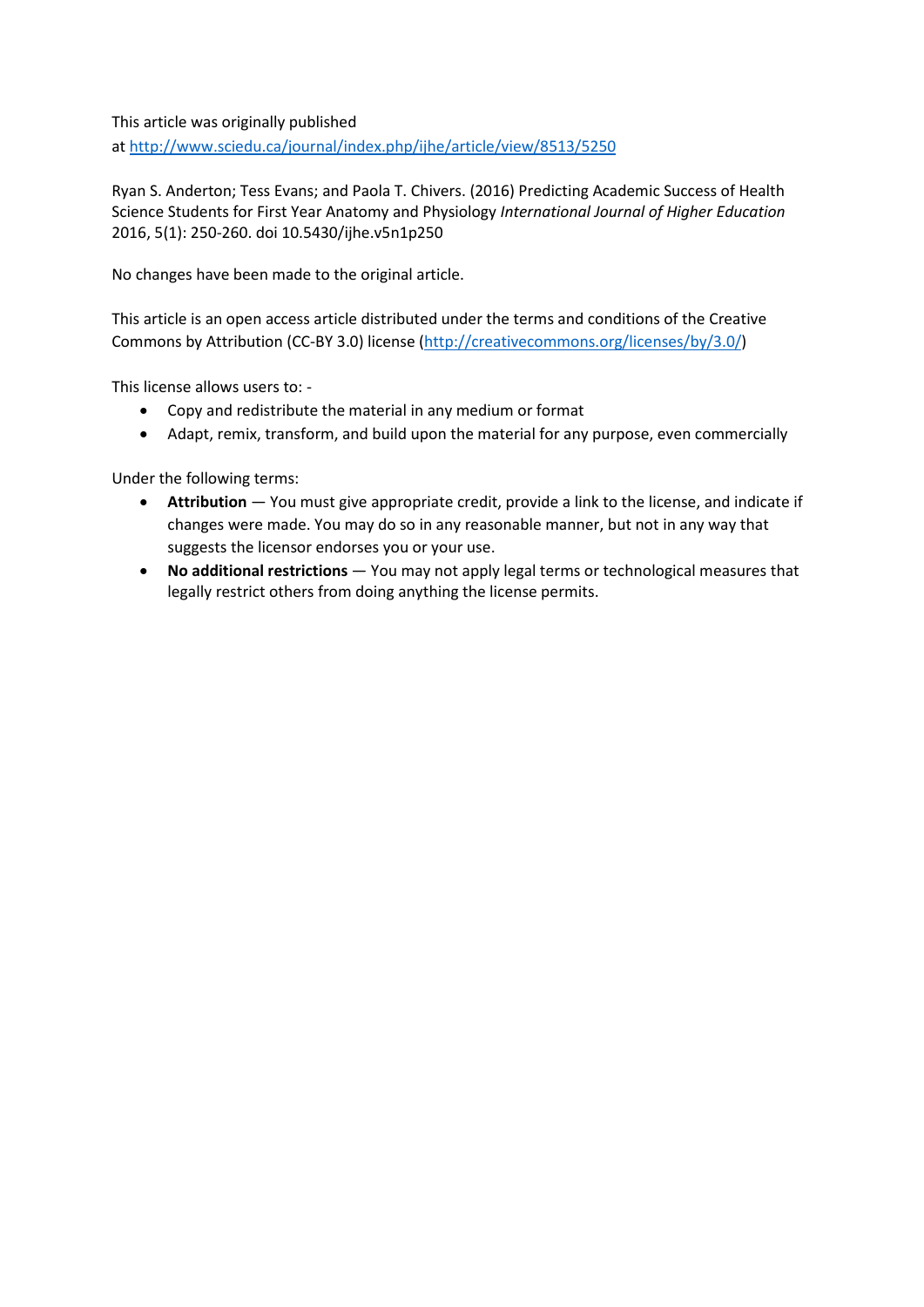# Predicting Academic Success of Health Science Students for First Year Anatomy and Physiology

Ryan S Anderton<sup>1,2</sup>, Tess Evans<sup>1</sup> & Paola T Chivers<sup>2</sup>

<sup>1</sup> School of Health Sciences, University of Notre Dame Australia, Fremantle, Western Australia

<sup>2</sup> Institute for Health Research, University of Notre Dame Australia, Fremantle, Western Australia

Correspondence: Ryan S Anderton, School of Health Sciences, University of Notre Dame Australia, Fremantle, Western Australia; Institute for Health Research, University of Notre Dame Australia, Fremantle, Western Australia

| Received: December 16, 2015 | Accepted: January 5, 2016                    | Online Published: January 12, 2016 |
|-----------------------------|----------------------------------------------|------------------------------------|
| doi:10.5430/jhe.v5n1p250    | URL: http://dx.doi.org/10.5430/ijhe.v5n1p250 |                                    |

### **Abstract**

Students commencing tertiary education enter through a number of traditional and alternative academic pathways. As a result, tertiary institutions encounter a broad range of students, varying in demographic, previous education, characteristics and academic achievement. In recent years, the relatively constant increase in tertiary applications in Australia has not translated to an increase in student retention or graduate numbers. The Health Sciences discipline typically falls within this paradigm, prompting various approaches to promote academic success and overall student retention. In this study, the demographic and previous education of health science students at an Australian University, were analysed along with first year science grades from a core first year anatomy and physiology unit. A generalized linear model (GLM) demonstrated statistically significant relationships between performance in the unit (measured by grade point average) and year 12 Australian Tertiary Admissions Rank (ATAR) subjects (human biology and chemistry; *p*<0.001) and gender (*p*<0.001). No significant performance correlation was observed with household socioeconomic status, as measured by socio-economic indexes for areas. Taken together, the results from this study facilitate estimation of academic success by some parameters prior to their commencement at University.

**Keywords:** Anatomy, Prediction, Academic performance, Australian

## **1. Introduction**

Predictors of academic success or failure in the tertiary environment are pivotal in shaping curricula and support services. Students entering Australian universities particularly struggle in science, engineering and mathematic degrees (Hassan, 2008). Academic staff have found it challenging to address this issue, which is amplified by the diversity of students entering the university system. In particular, entrance via alternative pathways into Australian Universities has been enhanced (Macey, Jordan, Jackson, & Money, 2006), resulting in significant breadth in the academic abilities and prior knowledge of first year students. Identifying fixed and apparent predictors of academic performance among transitioning students is needed to tailor support to those at risk of underperforming and potentially improve student retention and ultimately graduation.

Demographic markers such as age (Sheard, 2009), socioeconomic status (Li & Dockery, 2014), gender (Sheard, 2009), high school performance (Hoffman & Lowitzki, 2005; Richardson, Abraham, & Bond, 2012) and employment (Stinebrickner & [Stinebrickner,](#page-12-0) 2003) have previously been investigated as predictors for academic performance across a range of university degrees. Studies on the effect of age have been inconsistent, with both positive and negative reported correlations for academic success (Naderi, Abdullah, Aizan, Sharir, & Kumar, 2009; Sheard, 2009). However, an Australian study using input-output analysis found that a 20 year old undergraduate student has the highest probability of completing a course, and that the age of commencement is a strong indicator (Shah & Burke, 1996). These inconsistencies may relate to variations across degree, university and country; indeed this is the case for gender analyses (Harackiewicz, Barron, Tauer, & Elliot, 2002). A study of Australian university students observed no performance difference between males and females in science (McKenzie & Schweitzer, 2001) or graduate entry medicine (Puddey & Mercer, 2014). However, females performed considerably better in the majority of subject fields at Australian high schools (Fischer, Schult, & Hell, 2013). Gender disparate predictors of success identified in our analysis may shed light on these discrepancies.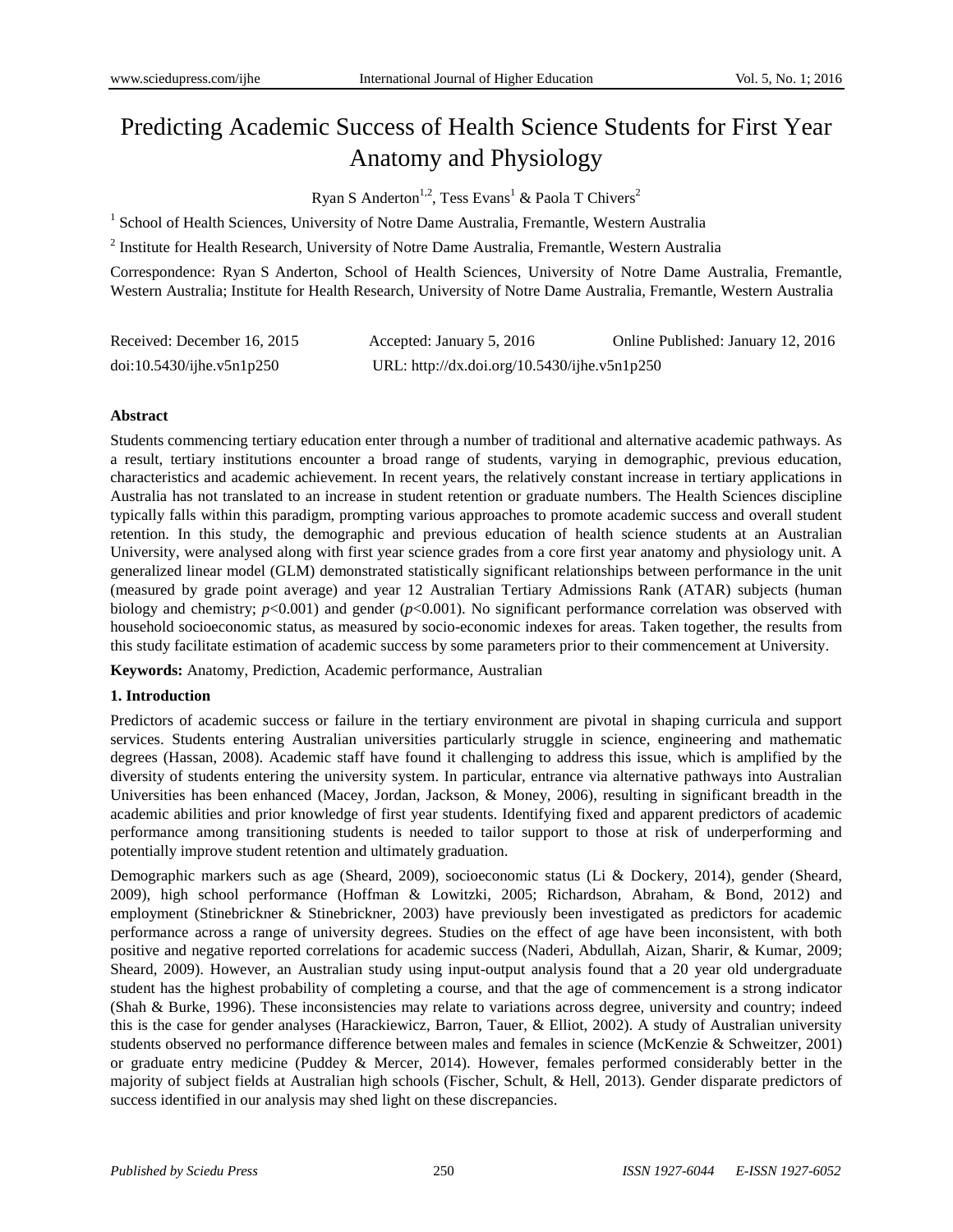The school of health sciences at this University offers undergraduate degrees in biomedical science (BMS), exercise and sports science (BESS), health and physical education (HPE), and other broad health-related degrees. A traditional entry pathway into one of these degrees involves the successful completion of year 12 and a requisite Australian Tertiary Admission Rank (ATAR) score, comprising of four or more stage 2/3 subjects. While students can enter these degrees with any combination of secondary subjects, competency in English is a prerequisite. While the majority of students enter into university study through a traditional secondary education pathway, there are several alternative university entrance pathways available to mature-age students. The addition of those entering via previous tertiary study, foundation year or technical and further education (TAFE) preliminary qualifications creates a heterogeneous pool of students with concomitant disparities of prior knowledge, learning pace, and digital literacy.

This study aims to investigate predictors of performance using three first year cohorts of health science students studying first year anatomy and physiology. We sought first to demonstrate that a core Anatomy and Physiology unit (Human Structure and Function; BMS100) score was representative of first year GPA. From this point, the study sought to ascertain whether there is a difference in the ability of first year students from BESS, HPE, and BMS degrees to successfully complete the BMS100 unit. Further we explore whether specific demographic factors would predict performance. The ability to identify subsets of students who transition poorly to health science degrees at university would provide better targeted student support aimed to improve student performance, satisfaction, retention and ultimately graduation.

### **2. Methods**

## *2.1 Participants*

First year students from three different health science degrees at this University were included in this study across intake years  $2012 - 2014$ . The total student sample ( $n= 414$ ) comprised three BMS100 semester cohorts spanning 2012 (n= 127), 2013 (n= 112) and 2014 (n= 175). The male to female ratio within the sample changed from 2012-2014, with female proportion progressively increasing by 10% (Table 1). Similarly, the ratio of school leavers to non-school leavers (alternative entry and mature age) enrolments shifted to favour school leaver enrolments by 10% in the same period (Table 1). School leavers were defined as students less than 20 years of age who gained entry to their Health Sciences degree employing a valid ATAR score (within two years). Mature age and/or alternative entry students were over the age of 18 years and gained entry by foundation year, tertiary enabling program, TAFE certification or previous tertiary semesters.

| Academic Year | 2012   | 2013   | 2014   |
|---------------|--------|--------|--------|
| Male          | 54.4%  | 49.2%  | 44.5%  |
| Female        | 45.6%  | 50.8%  | 55.5%  |
| <b>Total</b>  | 100.0% | 100.0% | 100.0% |
| School Leaver | 52.8%  | 59.8%  | 62.8%  |
| Mature Age    | 47.2%  | 40.2%  | 37.2%  |
| <b>Total</b>  | 100.0% | 100.0% | 100.0% |

Table 1. Composition of BMS100 students by gender and mode of tertiary entrance

### *2.2 Academic Performance Measures*

Student's pre- university entrance performance measures included ATAR score, stage 3 year 12 high school subjects and mode of university entrance, which is divided into two pathways; direct school leavers (based on ATAR score) and non-direct school leaver (alternative and mature age) students. Both alternative entry and mature age students qualify on the basis of previous tertiary semester, TAFE certification or advanced standing, and/or completion of foundation year or tertiary enabling programs. Given the heterogeneous education background of these cohorts, a preliminary literacy assessment undertaken by students was also included to estimate its role in first year performance.

Academic performance in the core first year anatomy and physiology unit, Human Structure and Function (BMS100), was assessed as a specific marker for success in health science. The anatomy and physiology unit consists of a mid-semester exam (weighted 15%), online and laboratory assessments (15%), practical exam (weighted 20%) and final exam (weighted 50%). In addition, following the completion of first year, grade point averages (GPA) for full-time students were calculated as a general measure for first year performance. For GPA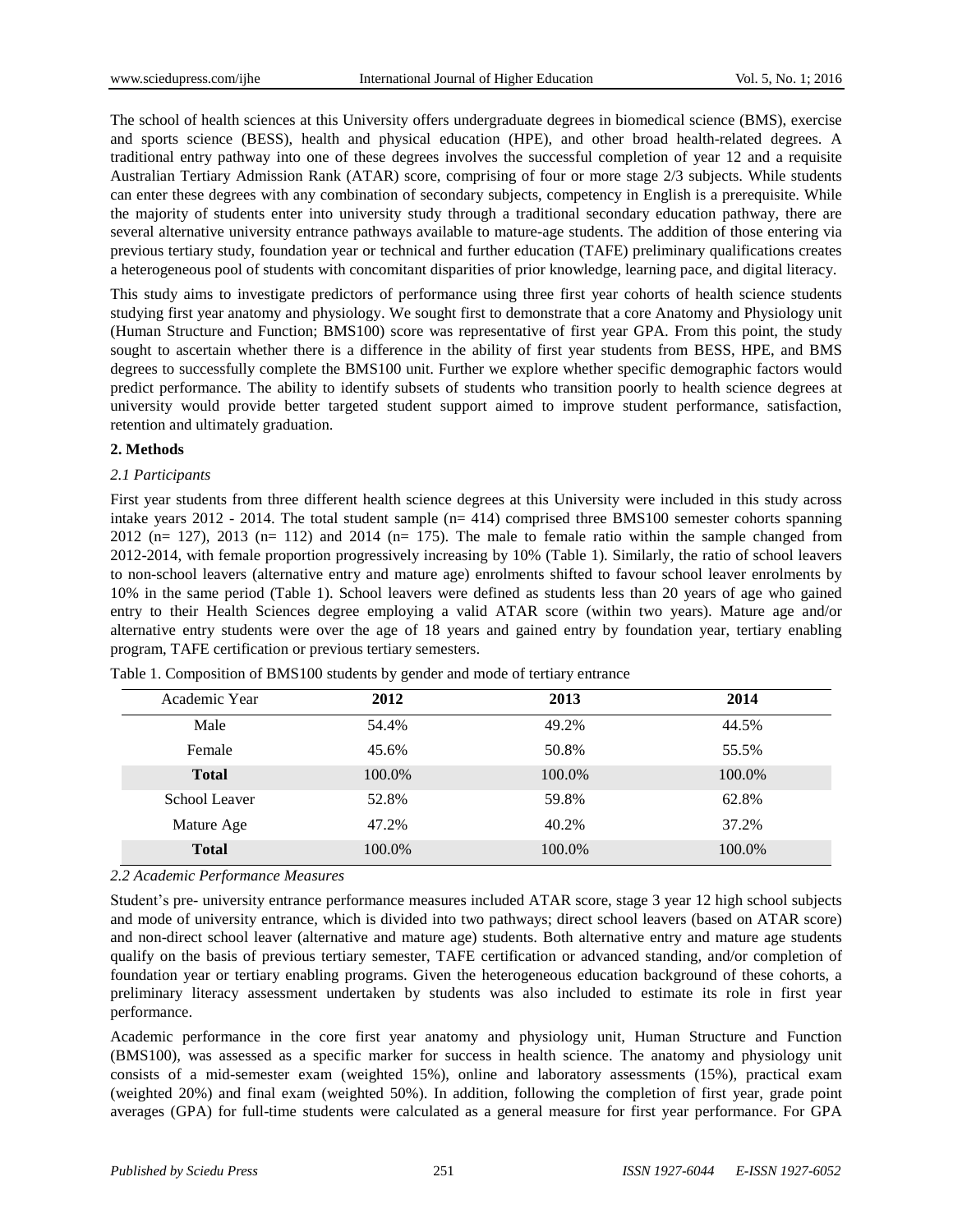calculations, student unit results were awarded a 0 (Fail, <50), 1 (Pass, 50-59), 2 (Credit, 60-69), 3 (Distinction, 70-79) or 4 (High Distinction, 80-100).

### *2.3 Assessment of Socioeconomic Status*

Socioeconomic status (SES) was indirectly measured from socioeconomic indexes for areas (SEIFA). The listed residential postcode of students were categorised according to the 2011 Australian Bureau of Statistics' socio-economic indexes for areas (ABS, 2013). Postcodes were assigned a value of 1-10 corresponding to the Western Australian SES percentile for that postcode. For example, high SES suburbs were in the top percentile bracket (90-100) and were awarded a value of 1, with the lowest percentile bracket (1-10) awarded a value of 10.

#### *2.4 Literacy Assessments: Reading and Writing Ability*

The internal post-entrance literacy assessment (PELA) was used to determine the writing and reading abilities of students in this study. This test is delivered to all students who are commencing health science degrees at an Australian University. Briefly, the test involves a reading and comprehension section, a vocabulary test, and a final section requiring the production of an extended piece of writing. For reading, each student receives a score (1-10). This score was also converted to a tertile (low, medium and high). Writing ability was assessed by the university's Academic Enabling and Support Centre (AESC) through a structured extended piece of writing, and recorded as "sufficient" or "not sufficient."

### *2.5 Data Analysis and Ethics*

Data were described and analysis was conducted using SPSS version 22 (IBM corporation). Group differences in academic performance were analysed using an independent t-test or one-way ANOVA with a *p* value of <.05 threshold considered statistically significant. A general linear model (GLM) was used to analyse the relationship between the pre-entry factors and student grade in the core first year anatomy and physiology unit from 2012-2014. The pre-entry variables used in the GLM included gender, SES, degree, literacy and high school ATAR level human biology, biology, chemistry, physics and mathematics. Non-significant factors were removed one at a time until the final model was determined. Ethical approval to obtain student demographic data, including previous high school subjects, was granted by the University's Human Research and Ethics Committee.

### **3. Results**

#### 3.1 Percentage Score in BMS100, A First Year Anatomy and Physiology Unit, is Representative of First Year GPA

A lasting belief in health sciences, based on anecdotal evidence, is that performance in anatomy and physiology typifies overall degree performance. We first sought to verify this in our sample, which comprised three cohorts (2012-2014) of a core anatomy and physiology unit (BMS100). Student final percentage score in BMS100 and their mean first year GPA were found to be highly concurrent (Figure 1). A student's grade in BMS100 and their first year GPA have a statistically significant  $(p < .001)$  positive linear relationship in 2012  $(r = .75)$ , 2013  $(r = .82)$  and 2014  $(r = .001)$ = .85). Most notably, in all three cohorts, students receiving a high distinction in BMS100 averaged a GPA greater than 3.00 (0-4 scale). Reciprocally, students who receive a pass or fail grade, average a GPA of less than 1.3 and 1.1 respectively at the completion of first year (Table 2).

| <b>Academic Year</b> | 2012                               | 2013                               | 2014                               |
|----------------------|------------------------------------|------------------------------------|------------------------------------|
| <b>BMS100 Grade</b>  | 1 <sup>ST</sup> Year GPA Mean (SD) | 1 <sup>ST</sup> Year GPA Mean (SD) | 1 <sup>ST</sup> Year GPA Mean (SD) |
| HD                   | 3.16(.69)                          | 3.03(.41)                          | 3.37(0.41)                         |
| D                    | 2.37(0.45)                         | 2.26(.46)                          | 2.21(.41)                          |
| C                    | 1.79(0.46)                         | 1.73(0.42)                         | 1.65(.32)                          |
| P                    | 1.27(0.46)                         | 1.10(.36)                          | 1.26(.43)                          |
| F                    | 1.04(0.45)                         | 1.10(.33)                          | 0.99(0.31)                         |

| Table 2. First year performance in health science (BMS100) and Mean (SD) GPA scores across years 2012-2014 |  |  |  |  |  |  |
|------------------------------------------------------------------------------------------------------------|--|--|--|--|--|--|
|------------------------------------------------------------------------------------------------------------|--|--|--|--|--|--|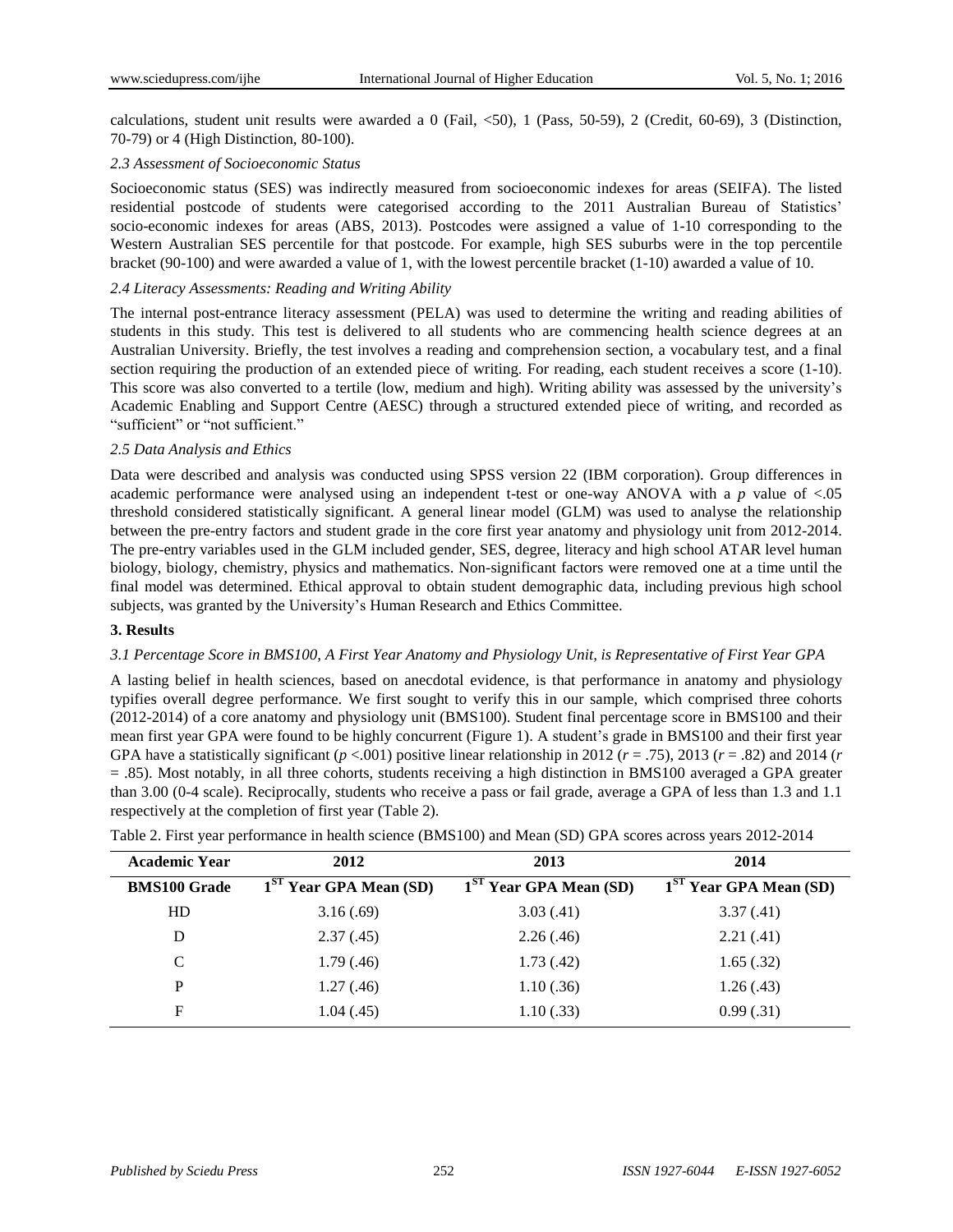

Figure 1. A student's grade in a core first year anatomy and physiology unit, BMS100, correlates to academic success in the first year of their health science degree. Student grades ranging from a high distinction (80-100), distinction (70-79), credit (60-69), pass (50-59) and fail (<50) correlate with the grade point averages (0-4) of full time health science students following the completion of first year (\*\*\**p* <0.001).

#### *3.2 Demographic Predictors Influencing Success in First Year Anatomy and Physiology*

Having demonstrated that the BMS100 unit is a satisfactory representation of overall performance in first year health science, we next set out to determine which factors influenced our cohort's performance. Student demographic data was examined as a possible influence on BMS100 performance (Figure 2). Within the health science degree program, females performed better (2.8-7.8%) than males across years, but were only statistically significant in 2012 and 2014 (2012:  $t = 2.88$ ,  $p = .005$ ; 2014:  $t = 2.85$ ,  $p = .005$ ). Interestingly, student socioeconomic status was not associated with higher academic performance in any of the three cohorts (Figure 2b). Students who entered university via their ATAR had higher BMS100 performance scores across all three cohorts (3.7-7.8%) (2013: *t* = 3.46,  $p = .001$ ; 2014:  $t = 2.27$ ,  $p = .024$ ). Due to the University recording process, data was unavailable to delineate the effect of entry pathway subsets of alternative entry and mature age students.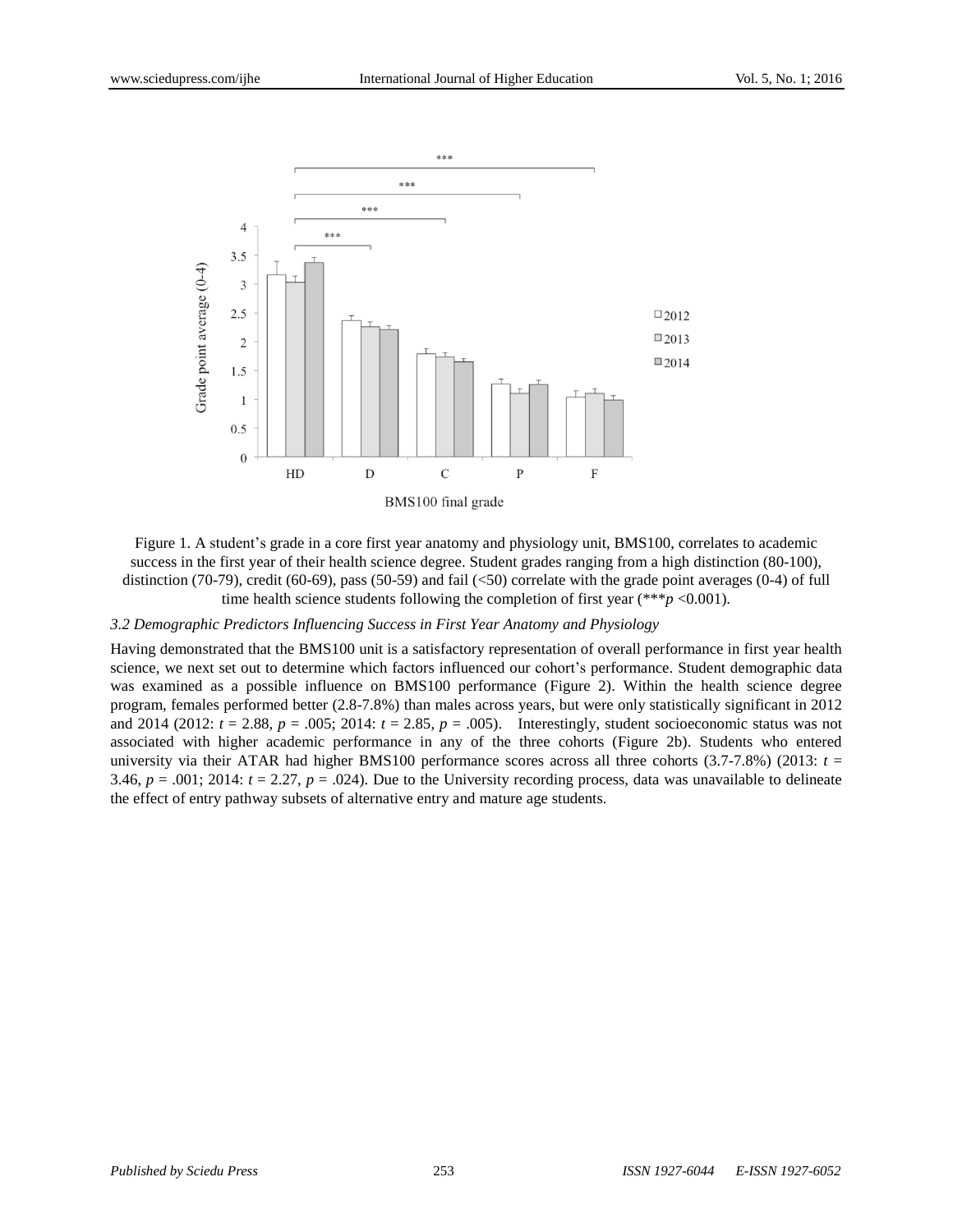

Figure 2**.** Demographic predictors and choice of degree effect student performance in first year anatomy and physiology. (**A)** The effect of student gender, (**B)** socioeconomic status, (**C)** university admission pathway, and (**D)** health science degree on BMS100 final grade (\**p* <.05; \*\**p* <.01; \*\*\**p* <.001).

Using a one-way ANOVA, degree program showed a significant difference between BMS and HPE students in BMS100 performance in 2012 (*F* = 5.49, *p* = .004), 2013 (*F* = 12.85, *p* < .001) and 2014 (*F* = 12.15, *p* < .001) year groups, with the former performing 13.1-14.5% better. Similarly, BESS students were significantly better performers in BMS100 in 2013 ( $F = 12.85$ ,  $p < .001$ ) and 2014 ( $F = 12.15$ ,  $p = .003$ ) when compared with students in the HPE degree (Figure 2d).

#### *3.3 Assessment of Literacy as a Predictor for Success in First Year Anatomy and Physiology*

Upon admission, students in health sciences take the post-entrance literacy assessment (PELA). Health science students who were deemed "sufficient" in writing tasks performed significantly better in 2012 ( $t = 2.82$ ;  $p = .006$ ) 2013 (*t* = 2.41, *p* = .017) and 2014 (*t* = 2.08, *p* = .039) than those requiring improvement (Figure 3). Strong performance on the reading portion of the PELA test showed a trend to higher performance in BMS100 across all three years. While not significant, we observed a difference in mean BMS100 grade of between 4-6% from high to low reading score tertiles (see figure 3).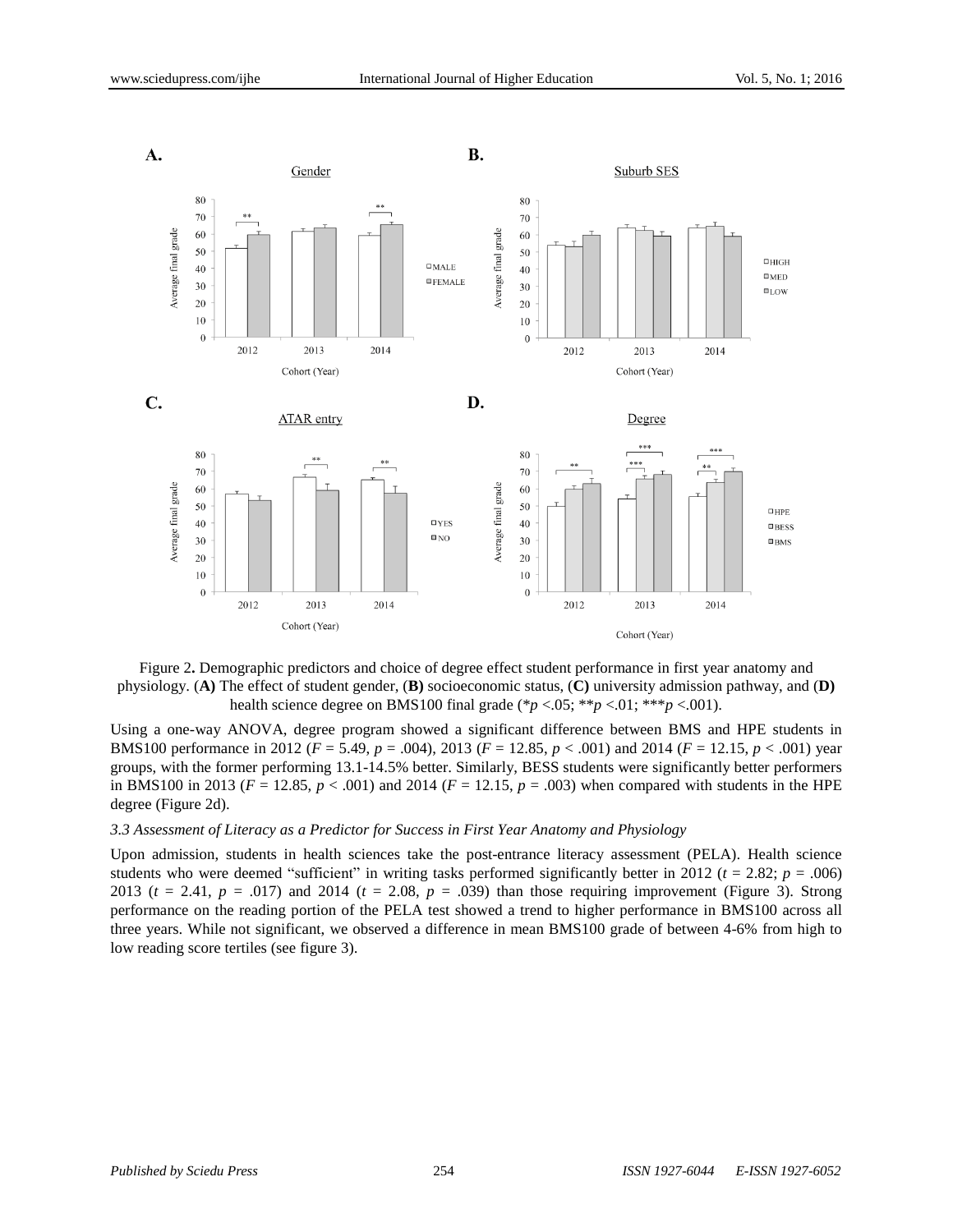

Figure 3. Literacy assessments as a predictor for student performance in first year anatomy and physiology. The effect of **(A)** student writing competency, and **(B)** reading competency on BMS100 grades, as determined by the post-entrance literacy assessment (\**p* <.05; \*\**p* <.01).

## *3.4 Previous Science and Mathematics Exposure can Influence Student Grades in A First Year Anatomy and Physiology Unit*

Differences between previous study and academic success in first year anatomy and physiology, secondary school subjects and previous tertiary degrees were compared to final BMS100 grades using independent *t* tests (Figure 4). Previous completion of ATAR human biology was associated with higher BMS100 grades by between 7-9% in 2012 (*t* = 2.52, *p* = .013), 2013 (*t* = 2.62, *p* = .01) and 2014 (*t* = 4.32, *p* <.001) (Figure 4a). Similarly, completion of ATAR chemistry prior to University was associated with higher BMS100 performance scores in all cohorts (2012:  $t = 4.09$ , *p* <.001; 2013: *t* = 3.51, *p* = .001; 2014: *t* = 4.43, *p* <.001) (Figure 4d). While prior completion of ATAR physics was associated with a higher BMS100 performance score, this was only statistically significant in 2012 ( $t = 2.90$ ,  $p$ )  $= .004$ ) and 2014 (t  $= 3.45$ ,  $p = .001$ ) (Figure 4c). It should be noted that only a small number of students (n <25) studied ATAR physics in each cohort year. Finally, higher-level ATAR mathematics (Western Australian 3AB/3CD) was associated with higher BMS100 grades between 5-9%, in 2012 (t = 2.47,  $p = .015$ ), 2013 (t = 2.25,  $p = .027$ ) and 2014 (t = 4.18, *p* <.001) (Figure 4). Students who previously studied biology or physical education (PE) studies did not perform any better in BMS100 than students with no prior exposure (Figure 4).

### *3.5 A Combination of Factors can Predict Academic Success in First Year Anatomy and Physiology*

To identify what combination of factors might be associated with academic success in BMS100, multiple factors were assessed in combination. To determine if general exposure to ATAR level science (human biology, chemistry or physics) during high school sufficiently prepared and enhanced student performance in first year, independent *t* tests were used for each year cohort. Previous study in one or more science subjects at a year 12 standard (previous science) was associated with a significantly higher academic performance by 10-16% in all three cohorts ( $p$  <.001) of studying BMS100 compared to no previous science (Figure 5a). Higher BMS100 grades occurred when combining previous study of chemistry with the writing portion of the PELA literacy assessment (Figure 5). Students in all three cohorts showed a significantly higher score (*p* <.001) of between 12-18% in BMS100 grade following completion of ATAR chemistry and writing proficiency (Figure 5B).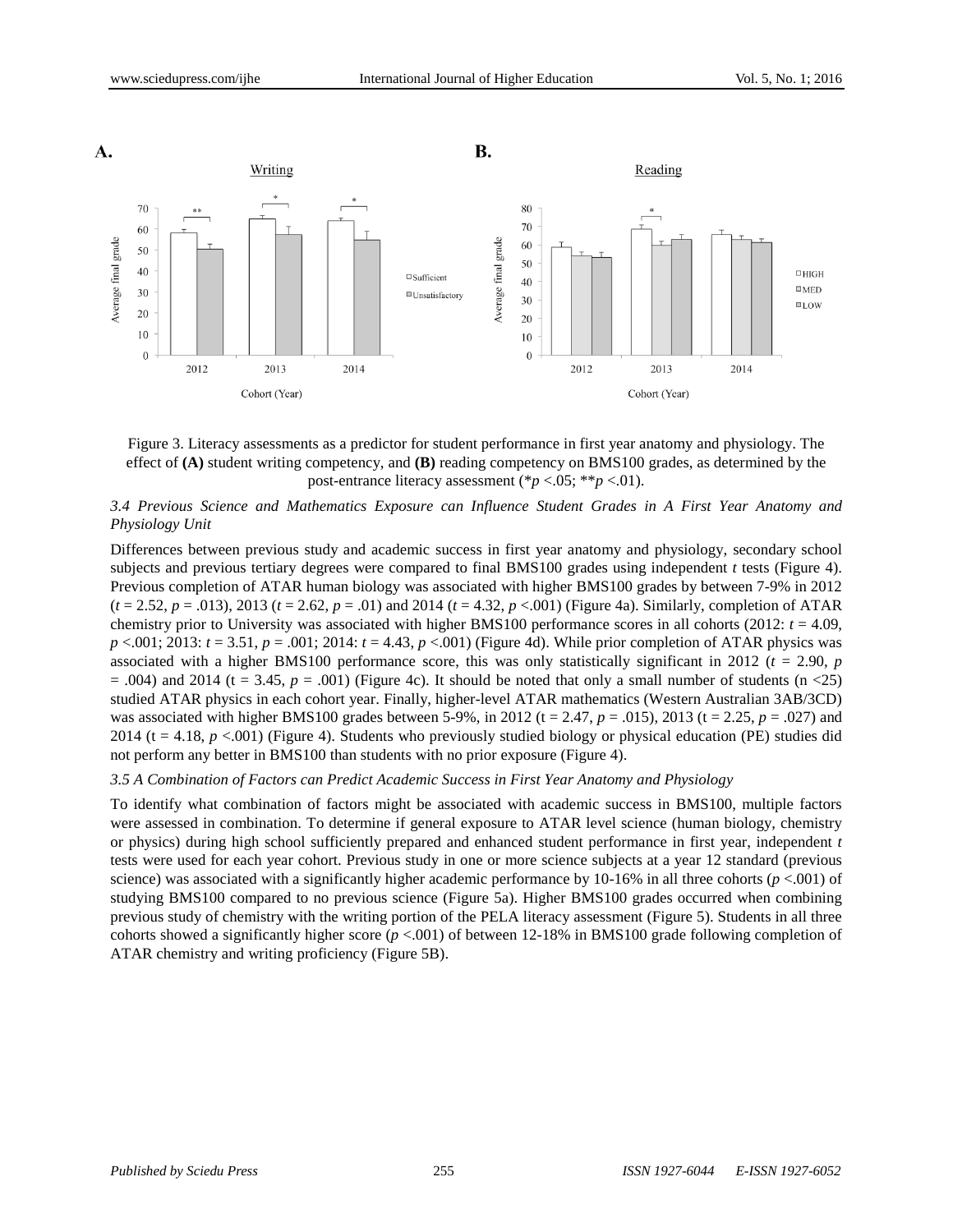

Figure 4. A student's previous study can predict academic performance in first year health science. Previous study in **(A)** human biology, **(B)** biology, **(C)** physics, **(D)** chemistry, **(E)** physical education studies and **(F)** advanced mathematics can predict academic performance in BMS100 (\* $p < .05$ ; \*\* $p < .01$ ; \*\*\* $p < .001$ ).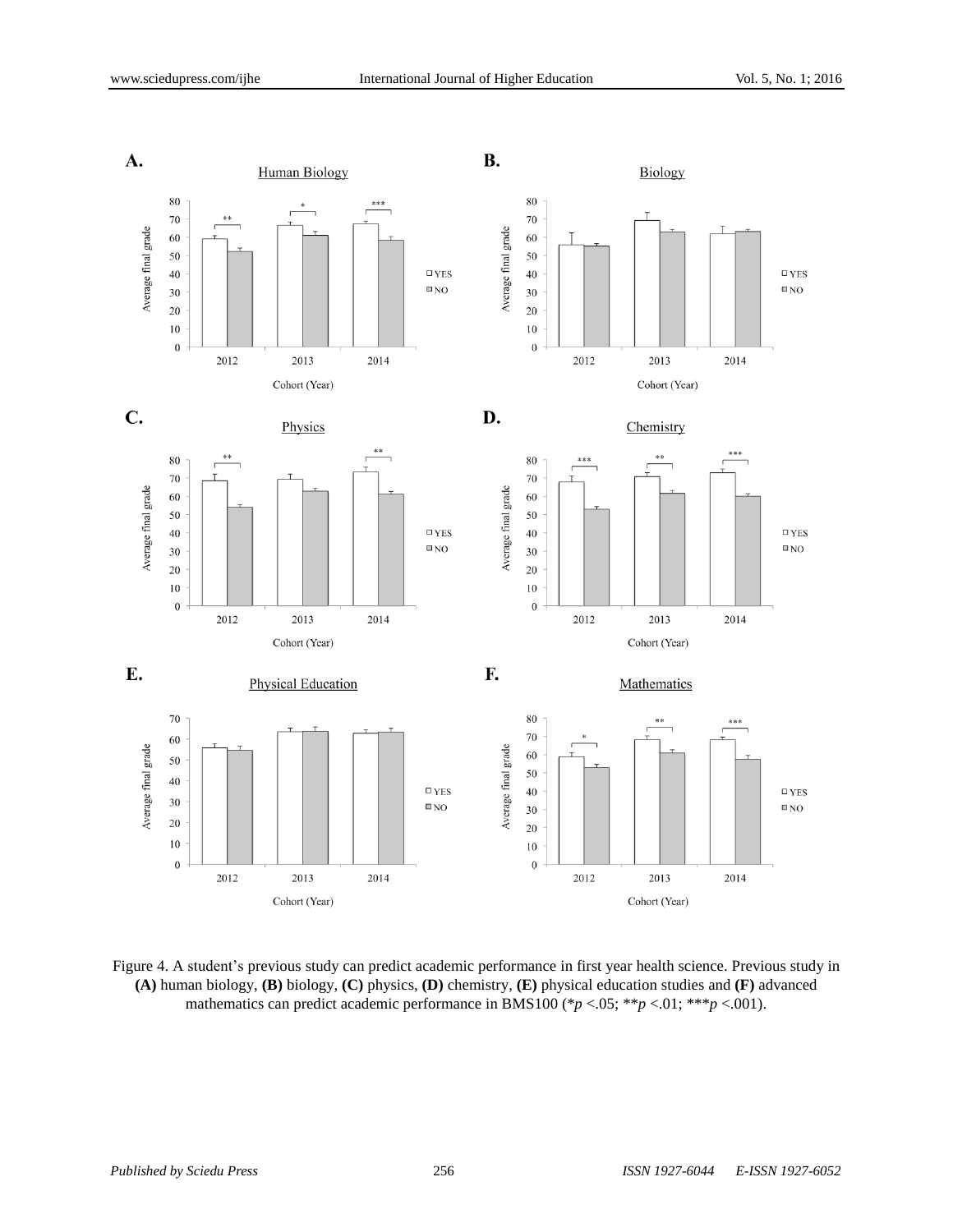

Figure 5. Combining multiple variables is associated with significantly higher academic performance in first year anatomy and physiology. **(A)** Previous study of science (human biology, chemistry or physics) strongly predicts academic performance in BMS100 (\*\*\**p* <.001). **(B)** A combination of previous chemistry study and competency in writing improves academic performance in BMS100 (\*\*\**p* <.001).

#### *3.6 Predictors of Academic Performance Using a GLM*

To clarify these results further, a GLM examined predictors of academic performance (BMS100 score). All potential academic predictors were incorporated into the GLM, and were sequentially removed until all remaining variables showed statistical significance. SES, mathematics and reading were found not to be significant predictors of BMS100 performance. The final model derived is reported in Table 3 and indicates that gender, course program, previous human biology, physics, chemistry, writing assessment and cohort year are together important predictors of academic performance. Specifically, student gender was a significant determinant of academic success, with female students scoring 4.69 points higher than males (*p* <.001). Student course was an important predictor; with HPE degree students scoring 5.68 points lower than BMS degree students ( $p = .007$ ). Successful completion of the writing assessment in first semester increased student performance scores by 4.01 (*p* =.019). Previous study of human biology, chemistry and physics was also shown to improve performance scores by 6.41 (*p* <.001), 7.60 (*p*  $\leq$ .001) and 6.18 ( $p = 0.007$ ) points respectively. Within the model, these improvements are additive, and therefore a female student who had completed ATAR level human biology, physics and chemistry at secondary school and passed their writing assessment would have an increased performance score of 28.88 points. Cohort year indicated that 2012 was significantly different to other years, with this year's students performing worse ( $p = .003$ ).

|                               | <b>Variable</b> | $\beta$ coefficient | <b>Std. Error</b> | <b>Significance</b> |
|-------------------------------|-----------------|---------------------|-------------------|---------------------|
| Gender                        | Male            | $-4.686$            | 1.319             | $-.001$             |
|                               | Female          | $0^*$               |                   |                     |
| <b>Course</b>                 | <b>HPE</b>      | $-5.862$            | 2.175             | .007                |
|                               | <b>BESS</b>     | $-0.241$            | 1.9462            | .901                |
|                               | <b>BMS</b>      | $0*$                |                   |                     |
| <b>Previous human biology</b> | No.             | $-6.414$            | 1.370             | $-.001$             |
|                               | <b>Yes</b>      | $0^*$               |                   |                     |
| <b>Previous physics</b>       | No.             | $-6.175$            | 2.291             | .007                |
|                               | <b>Yes</b>      | $0^*$               |                   |                     |
| <b>Previous chemistry</b>     | No.             | $-7.603$            | 2.033             | $-.001$             |
|                               | <b>Yes</b>      | $0^*$               |                   |                     |
| <b>Writing assessment</b>     | Insufficient    | $-4.010$            | 1.712             | .019                |
|                               | Sufficient      | $0*$                |                   |                     |
| Cohort year                   | 2012            | $-4.881$            | 1.631             | .003                |
|                               | 2013            | 1.214               | 1.612             | .451                |
|                               | 2014            | $0*$                |                   |                     |

Table 3. Final Model Parameter Estimates: Predictors of academic performance

\* Comparison category set to zero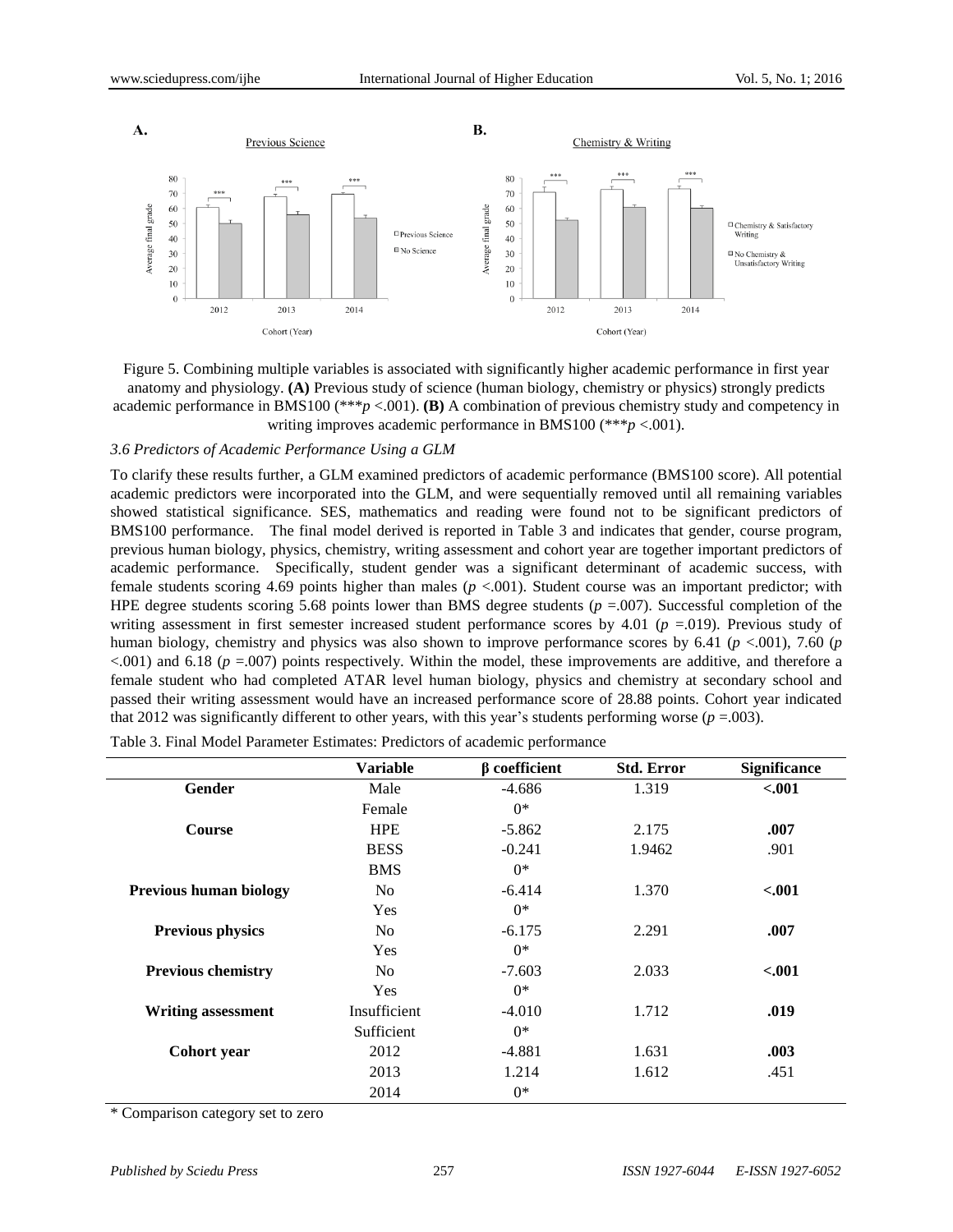### **4. Discussion**

In this study we attempted to extract components of academic success or otherwise of health science students through their performance in a core first year anatomy and physiology unit, BMS100. Percentage score in this unit was highly concurrent with GPA at the completion of first year, affirming it as a suitable proxy for overall first year performance in health sciences.

While this is a novel finding for health science students, previous studies have identified a similar relationship in medical cohorts (Sitticharoon, Srisuma, Kanavitoon, & [Summachiwakij,](#page-12-1) 2014). Anatomy and physiology are integral components of a health science degree, indeed many anatomists believe that mastering the somewhat rote learning style of anatomy can aid students across multiple fields of study (Pandey & Zimitat, 2007). The results from this study support this notion, as high scores in BMS100 coincide with, or even translate to, an impressive overall GPA.

If the grade obtained in first year anatomy and physiology was a predictor for academic success, what variables predicted these grades? Our results indicate that mode of entrance, degree program, and gender are significant factors in our cohorts. Final BMS100 grade for school leavers versus mature age students were significantly different in years 2013 and 2014, but when considered with other factors as predictors of performance, the mode of university entry did not seem to play an important role. University entrance scores themselves correlate to academic performance in science degrees, and Australian undergraduate medical degrees (McKenzie & Schweitzer, 2001; Puddey & Mercer, 2014). In our findings, degree program was an important variable, with the BMS cohorts significantly outperforming HPE cohorts by 13-14% each year. While no ATAR or University entrance difference exists, many in the BMS cohort strive towards graduate entry medicine, possibly reflecting in their attitude towards study. Females consistently averaged higher grades over all three cohorts in BMS100, than males. As a significant variable in predicting academic success in BMS100, females would be expected to continue to perform better across the entirety of their health science degree. Given prior educational attainment is the most important predictor of academic success, and girls consistently perform better in secondary school (Duckworth & Seligman, 2005; Fischer et al., 2013), it seems this is an advantage carried to higher education (McKenzie & Schweitzer, 2001). The effect size of socioeconomic status (SES) varies in reports, but it was recently shown that SES does not influence academic performance at an Australian university (Li & Dockery, 2014). However, the demographic of the school can influence student performance, with equivalent students from less prestigious schools performing better than those from more prestigious schools in graduate medicine (Puddey & Mercer, 2014) and general university (Li & Dockery, 2014). Our data supports previous findings, with no statistical significance observed between students' SES, although the effect of secondary school demographic is of interest to further research.

The problem surrounding the decline in writing standards in health science students has previously been observed (McNaught & Hoyne, 2012). Students who lack competency in writing were more likely to struggle with academic workloads at university (Lau, 2003). Previous work has identified a weak correlation between performance in a research and writing unit and BMS100 (McNaught & Hoyne, 2012), presumably due to the distinct material differences between units. In this study we observed that writing competency, as determined by the PELA, was associated with higher academic performance in first year anatomy and physiology. However, this relationship was not observed with reading scores. It is unclear how writing proficiency translates to improved grades in BMS100, particularly as this unit requires minimal structured writing assessments. However, general literacy scores naturally relate to university entrance scores (Newell, 2012), suggesting the two variables are both important, despite an unclear connection.

Subjects studied in secondary school have previously shown to be associated with success in health science units at another Australian university (Green, Brown, & Ward, 2009). In our study, significant increases in the average BMS100 grade were observed in all three cohorts when students studied mathematics at a year 12 level. However, when analysed in a GLM, mathematics was not found to be a significant predictor of performance, suggesting that higher-level mathematics may be coincidentally chosen alongside other ATAR science subjects, or is an indicator of higher-level thinking. In contrast, physics and chemistry were associated with higher performance scores and were a significant predictor of performance using the GLM. While a previous background in physics or chemistry would not be intuitive in an anatomy and physiology unit, both predictors combined increase BMS100 grade by approximately 13%. This data supports a similar finding at La Trobe University, where high school chemistry and physics were seen to be associated with higher academic performance in several anatomy and physiology units (Green et al., 2009). The number of students entering university with higher level or intermediate mathematics, chemistry and physics is declining in Australia (Barrington, 2006; Rubinstein, 2009), which establishes an ongoing need for supporting this body of students as a collective.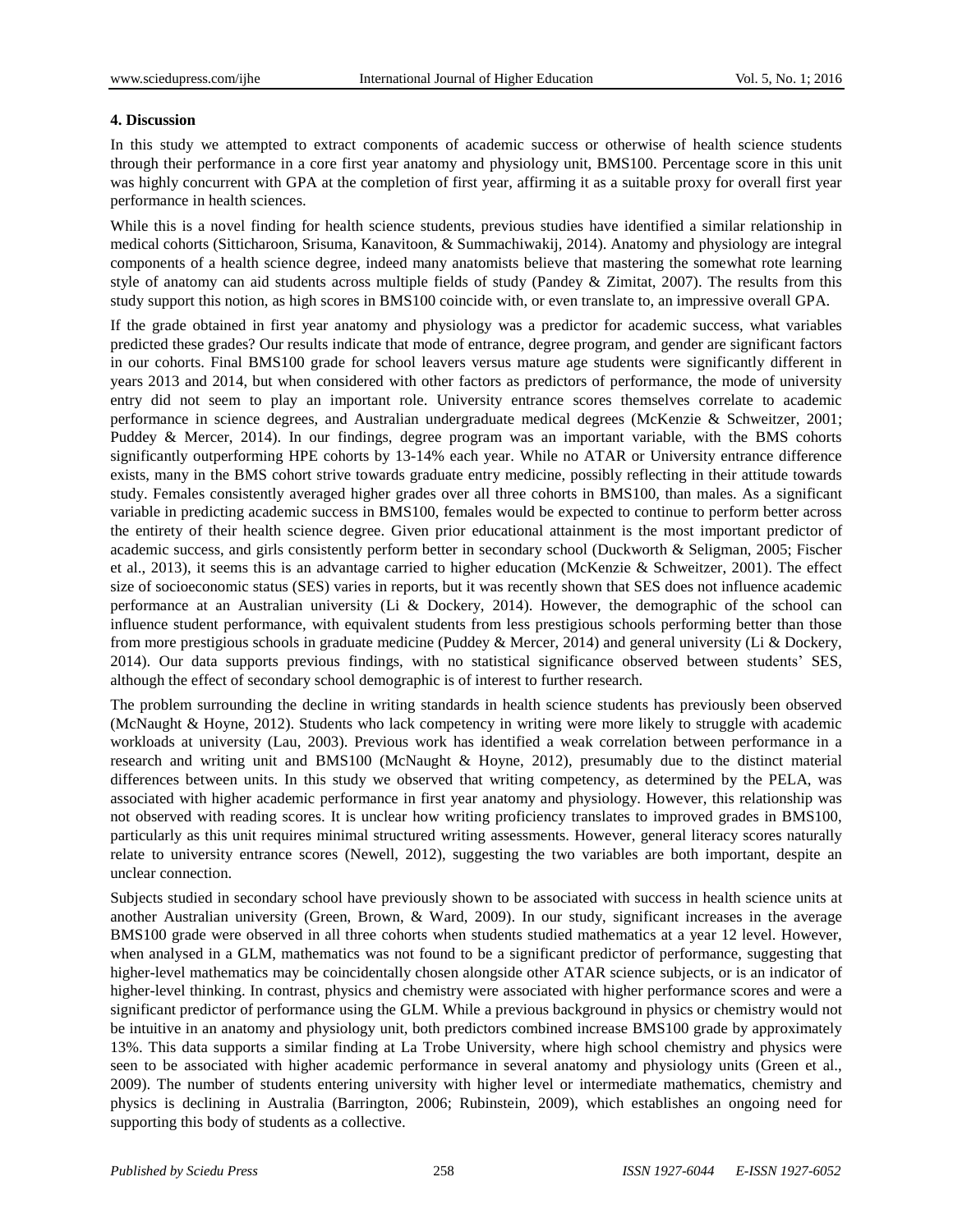Past study of biological sciences and physical education (PE) were not shown to enhance academic performance. This is a surprising finding for PE studies, as many health science students commonly have this background, and this content is a precursor for several anatomical concepts. In contrast, human biology study in high school was a significant factor in all cohorts. Human biology appears to be a common intuitive predictor for a health science degree although the teaching delivery of BMS100 may be disparate and the theory more involved. Nevertheless, student background in human biology is purportedly of help with study techniques, familiarity with terminology, and understanding anatomical concepts [\(Sitticharoon](#page-12-1) et al., 2014). It is well recognised in the teaching literature that previous exposure to concepts, even an awareness of the degree of depth within topics, enhances student aptitude for difficult content. Why then, does this not apply to past PE study? While both PE and human biology contain foundation concepts, students entering University with secondary human biology may be better equipped to approach familiar topics, and less bewildered by the breadth of material covered in one semester of anatomy and physiology.

### **5. Conclusions**

When comparing the strength of each predictor, the GLM determined science subjects, specifically Human Biology, Physics and Chemistry, as the most significant predictors of academic success, where gender, course chosen, and writing proficiency were also important. The study of advanced science units, including anatomy, is becoming more difficult for continually larger groups of students with inadequate secondary school backgrounds (Green et al., 2009). It is worth noting that these characteristics are merely predictors, as a male student with lower writing proficiency and no science background is not predestined to perform poorly. Rather, unmasking these predictors of performance enables university faculties to understand what makes the university transition difficult. While universally available, support services can become increasingly customized to these student vulnerabilities, or marketed to these individuals. Existing approaches to improve writing proficiency and assist students without a previous science background have been an option prior to the commencement, and during, their undergraduate degrees. Despite offering such programs, improving attendance rates has remained challenging (McNaught & Hoyne, 2012). The authors have contemplated such a predicament, and raise the possibility of compulsory short courses for student populations predicted to be at most risk of academic failure.

This study has validated first year anatomy and physiology as an indicator of performance in health science degrees. Moreover, demographic and secondary education predictors of academic performance have been identified, warranting further study and consideration in additional disciplines. We anticipate that tailoring or targeting services to students most likely to falter will improve student's transition to university, retention and ultimately graduation.

### **References**

Australian Bureau of Statistics [ABS] (2013). Census of Population and Housing: Socio-Economic Indexes for Areas (SEIFA), Australia, 2011. *Census of Population and Housing: Socio-Economic Indexes for Areas (SEIFA), Australia, 2011*, from http://www.abs.gov.au/ausstats/abs@.nsf/DetailsPage/2033.0.55.0012011?OpenDocument

Duckworth, A. L., & Seligman, M. E. (2005). Self-discipline outdoes IQ in predicting academic performance of adolescents. *Psychol Sci, 16*(12), 939-944. http://dx.doi.org/10.1111/j.1467-9280.2005.01641.x

- Fischer, F., Schult, J., & Hell, B. (2013). Sex differences in secondary school success: Why female students perform better. *European Journal of Psychology of Education, 28*(2), 529-543. http://dx.doi.org/10.1007/s10212-012-0127-4
- Green, R., Brown, E., & Ward, A. (2009). Secondary school science predictors of academic performance in university bioscience subjects. *Anat Sci Educ, 2*(3), 113-118. http://dx.doi.org/10.1002/ase.82
- Harackiewicz, J. M., Barron, K. E., Tauer, J. M., & Elliot, A. J. (2002). Predicting success in college: A longitudinal study of achievement goals and ability measures as predictors of interest and performance from freshman year through graduation. *Journal of Educational Psychology, 94*(3), 562-575. http://dx.doi.org/10.1037/0022-0663.94.3.562
- Hassan, G. (2008). Attitudes toward science among Australian tertiary and secondary school students. *Research in Science & Technological Education, 26*(2), 129-147. http://dx.doi.org/10.1080/02635140802034762
- Hoffman, J., & Lowitzki, K. (2005). Predicting college success with high school grades and test scores: limitations for minority students. *The Review of Higher Education, 8*(4). http://dx.doi.org/10.1353/rhe.2005.0042
- Lau, L. K. (2003). Institutional factors affecting student retention. *Education, 124*(1), 126-136.